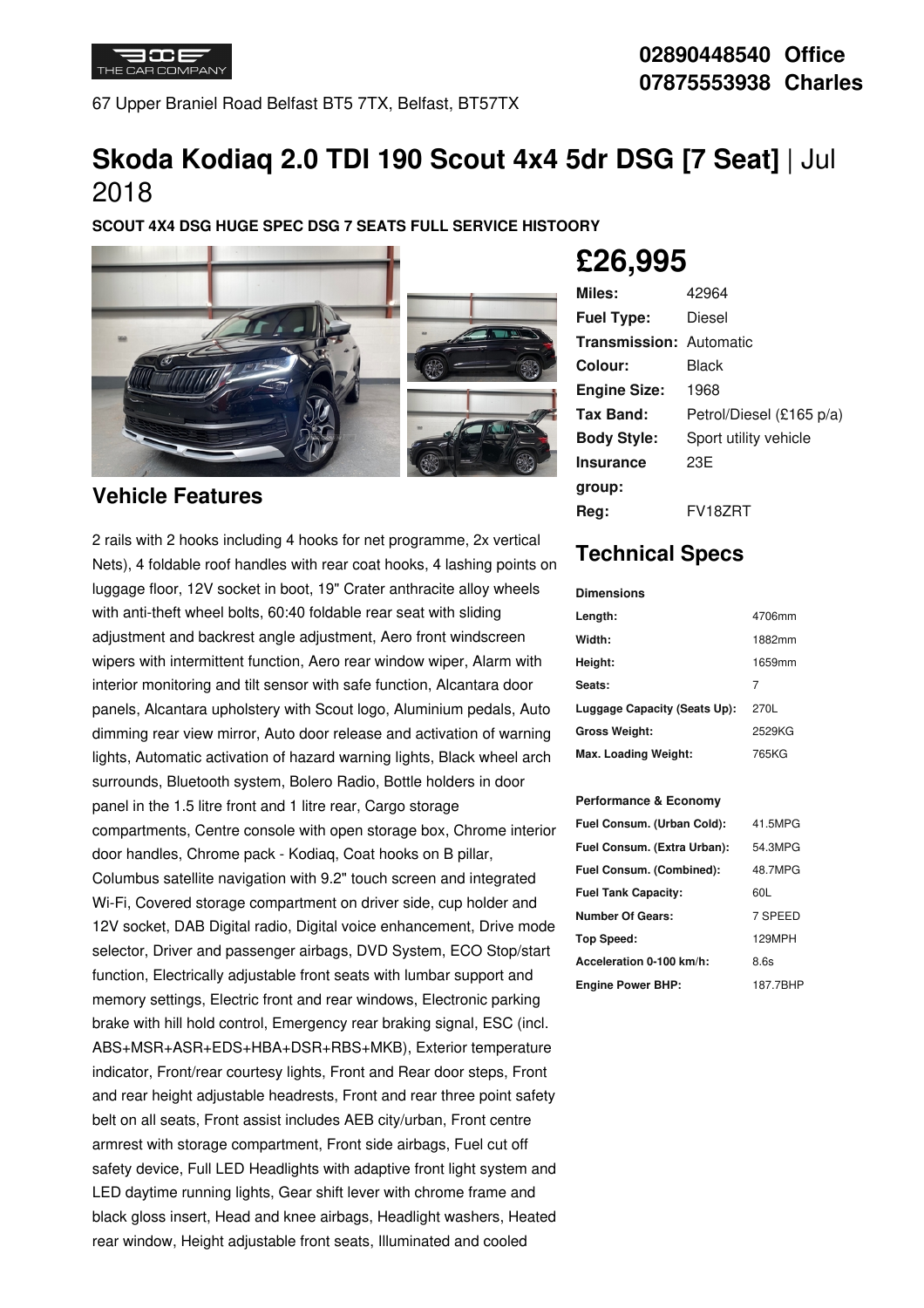glovebox, Illuminated luggage compartment, illuminated with closing, Immobiliser, Invisible tailpipe, Isofix system on outer rear seats, Keyless entry and keyless start, Keyless start/stop, LED ambient lighting, LED footwell lights, LED Interior Light pack - Kodiaq Scout/Sport Line/VRS/Laurin + Klement, Light assistant (coming home/tunnel light), Manually adjustable steering column, Net programme in boot (1x horizontal Net, Off road switch, Overhead glasses storage compartment, Passenger airbag deactivate switch, Passenger side net compartment on centre console, Pollen filter, Progressive power assisted steering, Radiator grille frame in black with chrome strip, Rain and light sensors, Rear centre armrest with cupholders, Rear diffuser, Rear disc brakes, Remote central locking, Removable lamp in luggage compartment, Roll up luggage compartment cover with intermediate position, Rough Road pack - Kodiaq, Safety reflectors on front and rear doors, Safety vest holder in door, Scout badge on front fender, Scout off road front and rear bumpers, Scout plaque on the dashboard, Seat belt reminder for all seats, Silver roof rails and door mirrors, Small Bags on the inner sides of the front backrests, Small pockets on the inner side of the front backrests, SmartLink plus, Speed limiter, Storage compartment in lower middle Instrument panel, Sunset privacy glass, Sunvisors with illuminated vanity mirrors, Tailgate unlocking from outside, Textile floor mats, Ticket holder on A Pillar, Tinted windows, Two tone horn, Tyre pressure monitor, Umbrella in door panel, USB and SD card connectivity, Warning lights in front doors, Welcome animation with Scout logo, Wood finish dashboard and door inserts

## **Vehicle Description**

Skoda Kodiaq Scout 2.0 TDI 190BHP 4X4 DSG 42,964 Miles Full Service History (Including Haldex & DSG Service) X2 Keys 12 Months MOT Supplied All Season Michelin Cross Climate Tyres Recently Fitted. 7 Seats

Heated Front Seats, Heated Front Windscreen, Sliding Middle Seats, Flat Folding Rear Seats, Factory Privacy Glass, 9.2" Display Touch Screen, Skoda Factory Fitted Electrical Foldable Tow Bar, Electrically Folding Door Edge Protection System, Original Skoda Umbrella's Located In Front Doors, Spare Wheel, Pearlescent Black Paintwork, Cruise Control, 19" VRS Style Alloy Wheels, Carbon Gloss Interior Trim Surrounds.

Indoor Showroom Viewing / Part Exchange Welcome / Finance Available

Extended Warranty Wise Packages Available, 12, 24, 36 Months including AA Roadside Assistance.